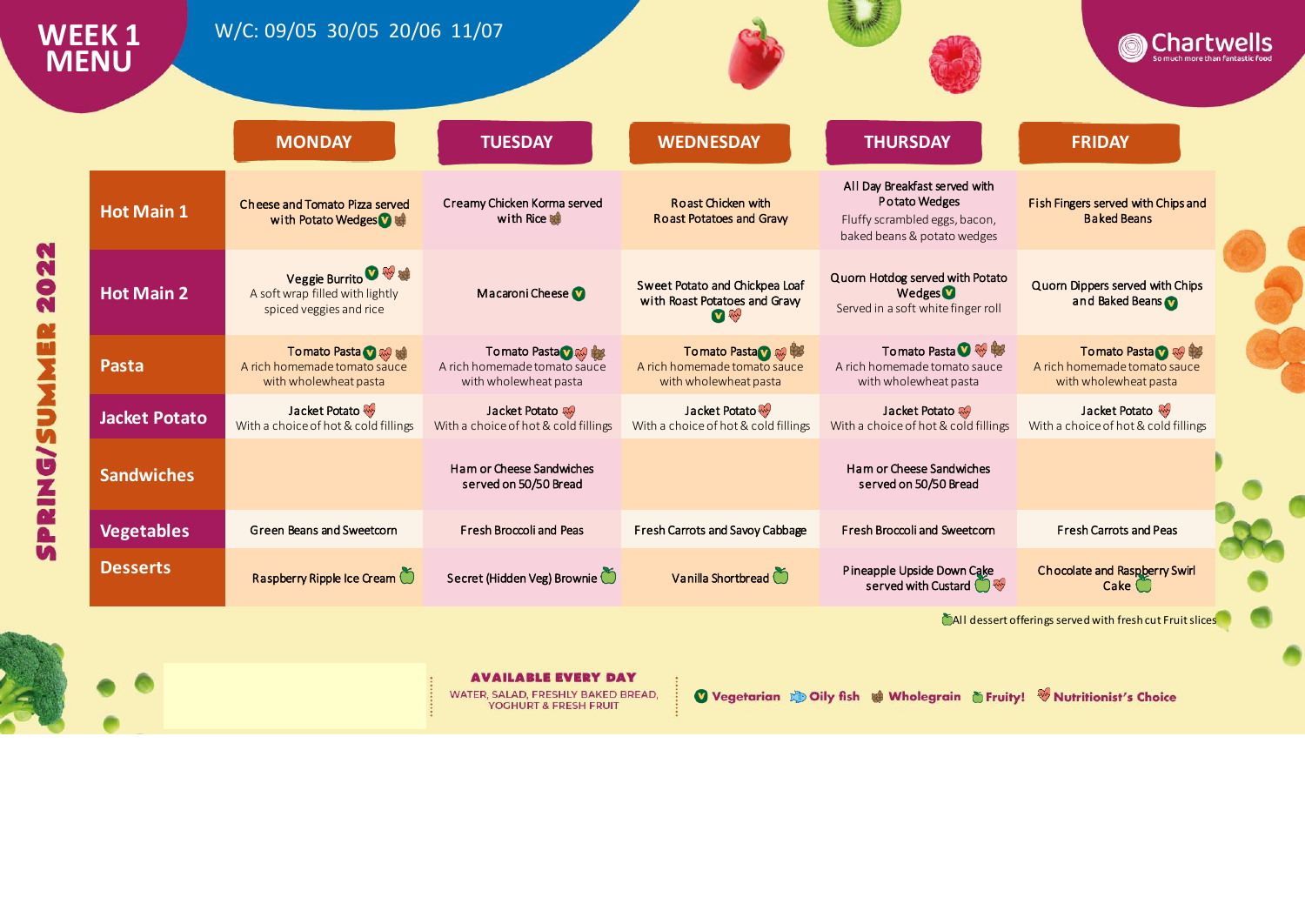|                      | <b>MONDAY</b>                                                                           | <b>TUESDAY</b>                                                                                                             | <b>WEDNESDAY</b>                                                                                                                         | <b>THURSDAY</b>                                                                | <b>FRIDAY</b>                                                                  |  |
|----------------------|-----------------------------------------------------------------------------------------|----------------------------------------------------------------------------------------------------------------------------|------------------------------------------------------------------------------------------------------------------------------------------|--------------------------------------------------------------------------------|--------------------------------------------------------------------------------|--|
| <b>Hot Main 1</b>    | Cheese and Tomato Pizza served<br>with Garlic Dough Balls V :                           | Pork Sausages served with creamy<br>Mashed Potatoes & Graw                                                                 | <b>Roast Turkey with</b><br><b>Roast Potatoes and Graw</b>                                                                               | Beef Lasagne served with a Garlic<br>& Herb Bread                              | Fish Fingers served with Chips and<br><b>Baked Beans</b>                       |  |
| <b>Hot Main 2</b>    | Veggie Bolognese 2 % 等<br>A rich veggie bolognese sauce<br>served with wholewheat penne | Veggie Burger served with Potato<br>Wedges <sup>1</sup><br>A delicious veggie burger, in a soft<br>white bap with ketchup. | Creamy Vegetable Pie<br>with Roast Potatoes and Gravy<br>Mixed vegetables in a creamy<br>sauce topped with a cheesy<br>shortcrust pastry | Mild Chickpea and Potato Curry<br>served with Rice <b>O</b>                    | Quorn Dippers served with Chips<br>and Baked Beans                             |  |
| <b>Pasta</b>         | Tomato Pasta <b>O</b><br>A rich homemade tomato sauce<br>with wholewheat pasta          | Tomato Pasta V<br>A rich homemade tomato sauce<br>with wholewheat pasta                                                    | Tomato Pasta <sup>39</sup><br>A rich homemade tomato sauce<br>with wholewheat pasta                                                      | Tomato Pasta <b>O</b><br>A rich homemade tomato sauce<br>with wholewheat pasta | Tomato Pasta <b>O</b><br>A rich homemade tomato sauce<br>with wholewheat pasta |  |
| <b>Jacket Potato</b> | Jacket Potato<br>With a choice of hot & cold fillings                                   | Jacket Potato<br>With a choice of hot & cold fillings                                                                      | Jacket Potato<br>With a choice of hot & cold fillings                                                                                    | Jacket Potato<br>With a choice of hot & cold fillings                          | Jacket Potato<br>With a choice of hot & cold fillings                          |  |
| <b>Sandwiches</b>    |                                                                                         | Ham or Cheese Sandwiches<br>served on 50/50 Bread                                                                          |                                                                                                                                          | Ham or Cheese Sandwiches<br>served on 50/50 Bread                              |                                                                                |  |
| <b>Vegetables</b>    | <b>Fresh Carrots and Sweetcorn</b>                                                      | <b>Fresh Broccoli and Peas</b>                                                                                             | Fresh Carrots and Savoy Cabbage                                                                                                          | Green Beans and Sweetcorn                                                      | <b>Fresh Carrots and Peas</b>                                                  |  |
| <b>Desserts</b>      | Oaty Flapjack                                                                           | Orange Shortbread                                                                                                          | Raspberry Yoghurt Cake                                                                                                                   | Peach Slice                                                                    | Vanilla Ice-Cream                                                              |  |